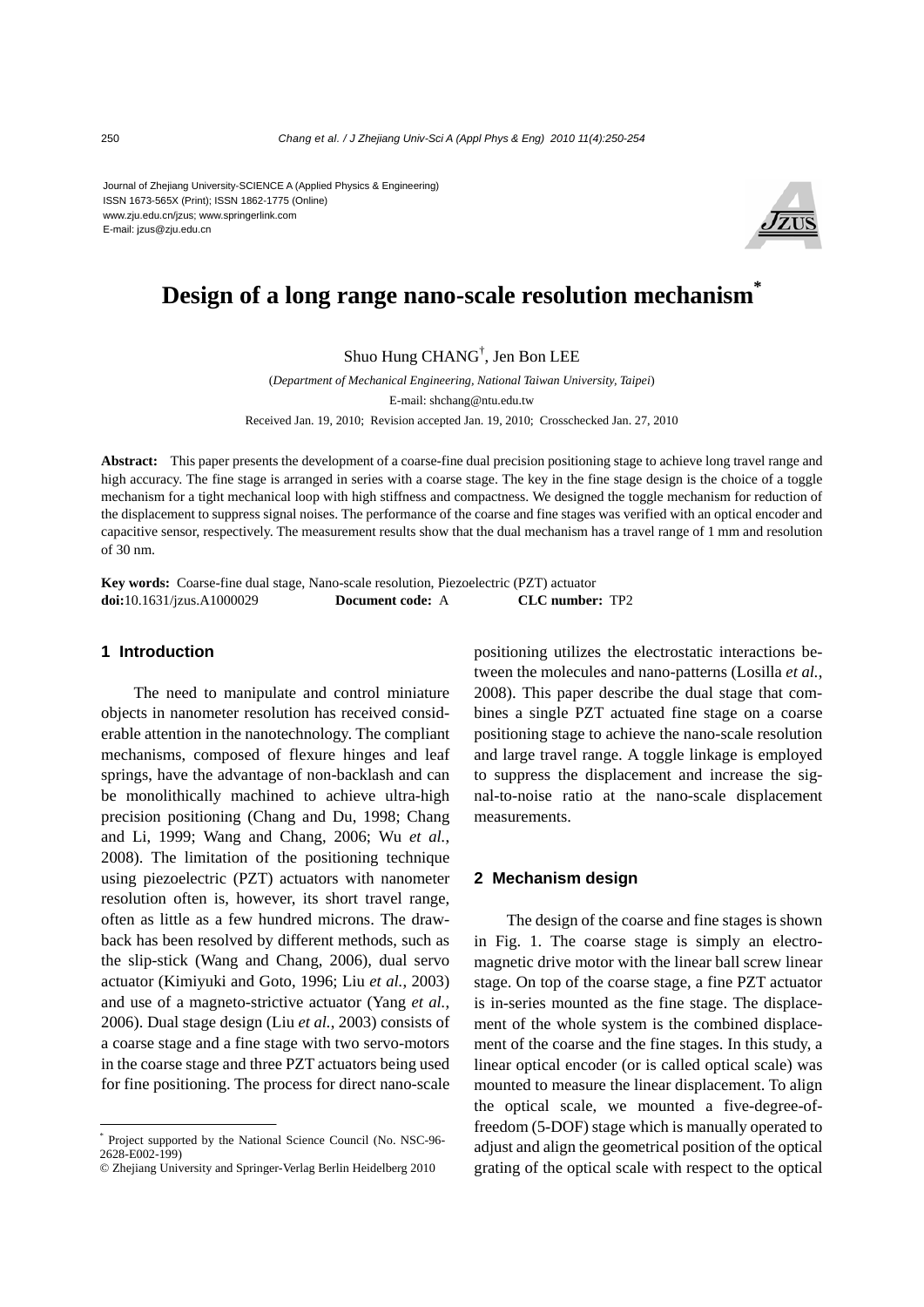head. Once the alignment of the optical scale is achieved, the 5-DOF stage is removed. The engineering specification of the coarse positioning stage is listed in Table 1.



**Fig. 1 Schematic design of the dual positioning stage**

|  | Table 1 Specification of the coarse stage |  |  |
|--|-------------------------------------------|--|--|
|--|-------------------------------------------|--|--|

| Component                                             | Description                             |  |
|-------------------------------------------------------|-----------------------------------------|--|
| Actuator                                              | Step-motor, 2-phase, 50000 step/rev     |  |
|                                                       | Transmission Ball-screw, C3, lead: 1 mm |  |
| Guide                                                 | Linear guide, ball bearing              |  |
| Sensor                                                | Optical encoder, resolution 10 nm       |  |
| Travel range: $10 \text{ mm}$ , resolution: $1 \mu m$ |                                         |  |

The fine positioning stage is illustrated in Fig. 2 and the specification is listed in Table 2. The motion is driven by a multilayered piezoelectric (PZT) actuator (2 in Fig. 2) made by the Tokin Inc., Japan. The longitudinal vibration of the PZT is employed for motion generation, as illustrated by an arrow in Fig. 2. In this case, the motion is toward the flexure joint in



**Fig. 2 Design of the fine piezoelectric (PZT) actuated positioning stage using the toggle mechanism** 

1: steel plate as the structure of fine stage; 2: PZT; 3: flexural joint; 4: toggle linkage; 5: parallel linkage. The arrows indicate the motion direction when PZT is driven by electrical voltage

**Table 2 Specification of the fine stage** 

| Parameter    | Description                                           |
|--------------|-------------------------------------------------------|
| Actuator     | Multilayered PZT, 11.6 µm/100 V                       |
| Travel range | $2 \mu m$                                             |
| Resolution   | $10 \text{ nm}$                                       |
|              | Transmission Toggle mechanism, displacement reduction |
| Joints       | Elastic flexure guide, free of clearance              |
| Guide        | Parallel linkage, 4 parallel springs                  |

the lower direction. The displacement sensitivity of the PZT is 11.6 μm/100 V of the electric potential. The longitudinal vibration is achieved so that the mechanical motion is in parallel to the electrical field. The PZT of 5 mm $\times$ 5 mm $\times$ 20 mm is installed in the monolithic steel plate 1 in Fig. 2, such that its shape is formed by use of the electro-discharge-machining (EDM).

The steel plate 1 in Fig. 2 is machined to perform the motion of two linkages, i.e., a toggle mechanism (4 in Fig. 2) and a parallel mechanism (5 in Fig. 2). The motion provided by the PZT will first transmit to the toggle mechanism with its displacement output orthogonal to the PZT displacement, as indicated by the arrows in Fig. 2. Then, the motion is transmitted to the parallel mechanism which contains four parallel flexural springs, as shown as 5 in Fig. 2. The final displacement is orthogonal to the direction of the PZT motion.

The revolute joints of the mechanism are the flexural hinges shown as 3 in Fig. 2, fabricated by the EDM. The elastic flexural hinges provide the rotation DOF as the revolute joints. The rotation of the links connected by the flexural hinge is achieved by the elastic deformation at the flexural joint. It offers the advantage of freedom from friction, hysteresis and high precision and linearity. The drawback, when rotation occurs, is that the strain energy stored in the flexural hinges will reduce the mechanical power generated by the PZT. Therefore, the design of the linkage requires a detailed calculation of power loss in the strain energy of flexures.

The toggle linkage is a four-bar linkage and the angle controls the displacement amplification or reduction (Fig. 3). We designed the toggle for reduction of the displacement for signal noise suppression. The nature of the structure itself has the advantages of a small mechanical loop and precision motion. The mechanical loop represents the energy flow path from the input member to the output member. A small mechanical loop is desired to minimize the transmission error, increase precision and enhance the mechanical stiffness and response. The toggle linkage is designed by extensive finite element analysis to determine the geometry of the linkage.

The relationship of the displacement ratio of the output and the input, i.e., the amplification of the linkage with the link length of *l* is derived as follows: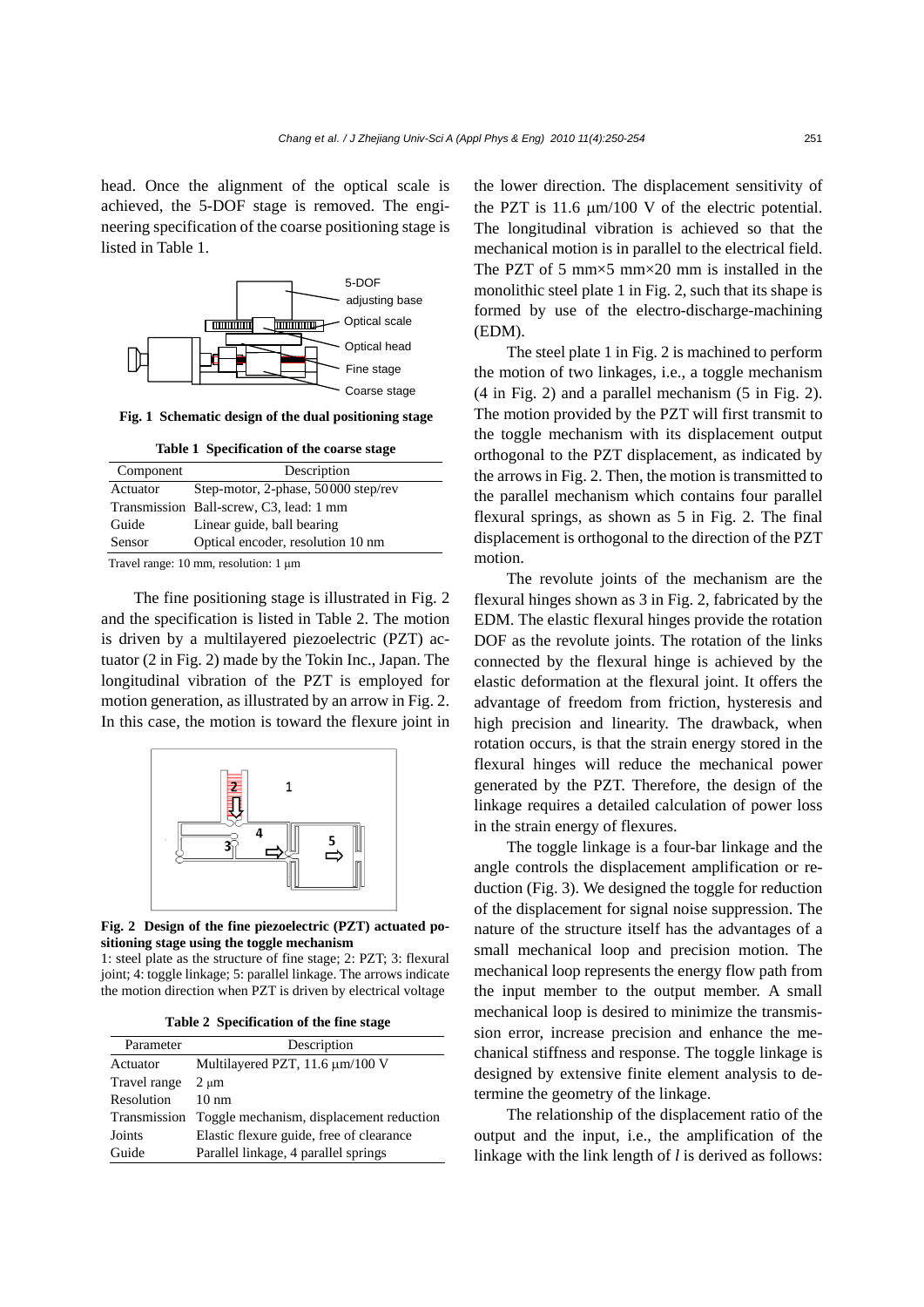



$$
x_p = \sqrt{l^2 - y_p^2},\tag{1}
$$

$$
x_s = 2x_p = 2\sqrt{l^2 - y_p^2},\tag{2}
$$

$$
\frac{\Delta x_s}{\Delta y_p} \approx \frac{dx_s}{dy_p} = \frac{d(2\sqrt{l^2 - y_p^2})}{dy_p} \n= \frac{-2y_p}{\sqrt{l^2 - y_p^2}} = \frac{-2y_p}{\frac{x_s}{2}} = -2 \tan \theta.
$$
\n(3)

Eq. (3) can be used to find the angle at which the linkage will produce the reduction of the displacement. At the angle of 26.57°, the output displacement will be reduced. On the other hand, the displacement will be amplified.

Before the device is fabricated, the design of the toggle mechanism is assisted by the finite element model (FEM) as shown in Figs. 4 and 5. The 2D-elastic-element modelling is used to construct the model to solve the static deformation and free vibration characteristics. Emphasis is on the angle of the toggle mechanism with respect to the lateral displacement that is to be minimized. We set up an FEM using software ANSYS to analyze rigidity, the maximum displacement, and working frequency of the actuator stage. The actuator stage was modeled using the four-node element. The static analysis result, when the PZT exerts the force into the toggle mechanism, is shown in Fig. 5. The figure shows the deformation of the fine stage under the input voltage of PZT at 100 V. The strain energy at the flexural hinges can be estimated.

#### **3 Experiments and performance**

The displacements of the coarse and fine positioning stages are evaluated using their own sensors. The optical encoder and capacitive sensor are used for the coarse stage and the fine stage, respectively (Fig. 6). The relationship of the signals in the optical encoder is shown in Fig. 7. Their engineering specifications are listed in Tables 3 and 4, respectively.



**Fig. 4 Design is evaluated by the finite element model. The figure shows the mesh of the finite element model. The deformation of the toggle linkage and the parallel linkage can be solved in response to the motion of the PZT** 



**Fig. 5 Enlarged deformation of the toggle linkage calculated by the finite element model** 



**Fig. 6 Optical encoder with the signal processor**



**Fig. 7 Relationship of the A and B signals in the optical encoder**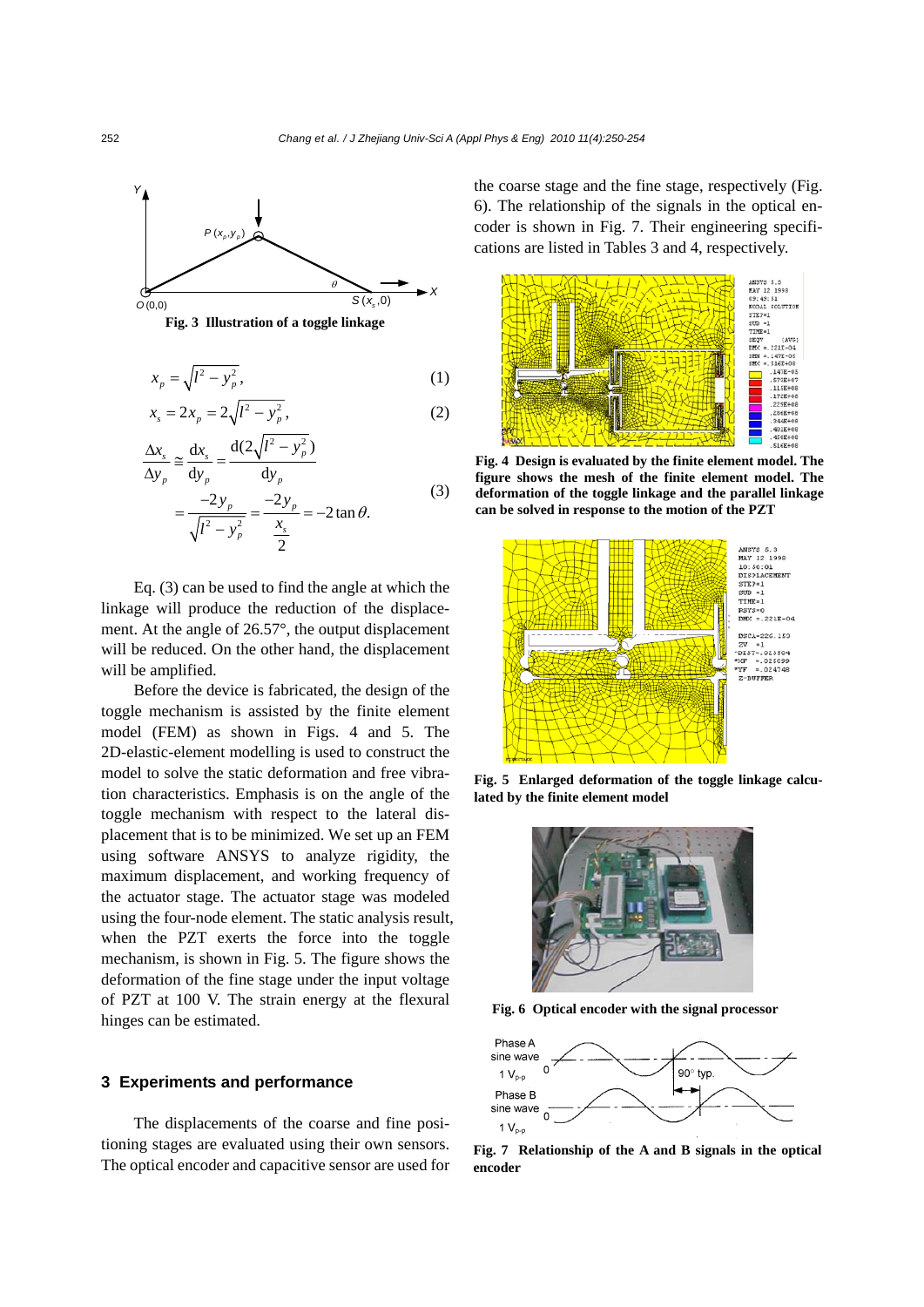**Table 3 Specification of the optical encoder** 

| Parameter                 | Value |
|---------------------------|-------|
| Measure length (mm)       | 150   |
| Grating pitch $(\mu m)$   | 1.6   |
| Resolution (nm)           | 10    |
| Linear accuracy $(\mu m)$ | 60.3  |

| Parameter            | Description |
|----------------------|-------------|
| Material             | Al          |
| Gain $(\mu m/V)$     | 1.5         |
| Bandwidth (kHz)      | 1.5         |
| Voltage output $(V)$ | 612.3       |
| Linearity $(\%)$     | 0.05        |

The high strength steel is chosen as the fine stage (Fig. 8), and is fabricated by EDM. It is then assembled with the coarse stage in series (Fig. 9). Its system block-diagram for experiment is shown in Fig. 10. The drive and feedback signals are integrated in a personal computer through the digital to analogue (DA) converter and analogue to digital (AD) converter.



**Fig. 8 A prototype piezoelectric actuated fine positioning stage** 



**Fig. 9 A photo of the assembled dual positioning stage**

The multilayered PZT  $(5 \text{ mm} \times 5 \text{ mm} \times 20 \text{ mm})$ containing 144 layers with layer thickness of 108 μm and density of 800 kg/m<sup>3</sup>, expands 14.7  $\mu$ m under 150 V. The first resonant frequency of multilayered PZT ceramics measured by the HP impedance analyzer is 69 kHz.

We applied 20–100 V to drive the PZT and measured the linear displacement of the actuator stage, as shown in Fig. 11. With displacement reduction of the toggle linkage, Fig. 5 shows the displacement of 3.24 μm under the driving signal of 100 V. The hysteresis of the actuator stage was also measured under −40 to 40 V at 2 Hz.



**Fig. 10 System block-diagram of the dual positioning stage for experimental study** 



**Fig. 11 Measurement result of the fine stage. The upper curve is the electrical voltage to drive the PZT actuator. The lower curve is the displacement measured by the nanometer resolution capacitive sensor** 

In terms of accuracy of the coarse positioning stage, from the experimental data using the linear optical encoder, a positioning error of 2 μm was found. Fig. 12 shows the measurement curve at the travel range of 1 mm. The detailed investigation of the system integration of the dual stage shows that the fine stage is capable of feeding back the positioning error within 30 nm in the 1 mm travel range.